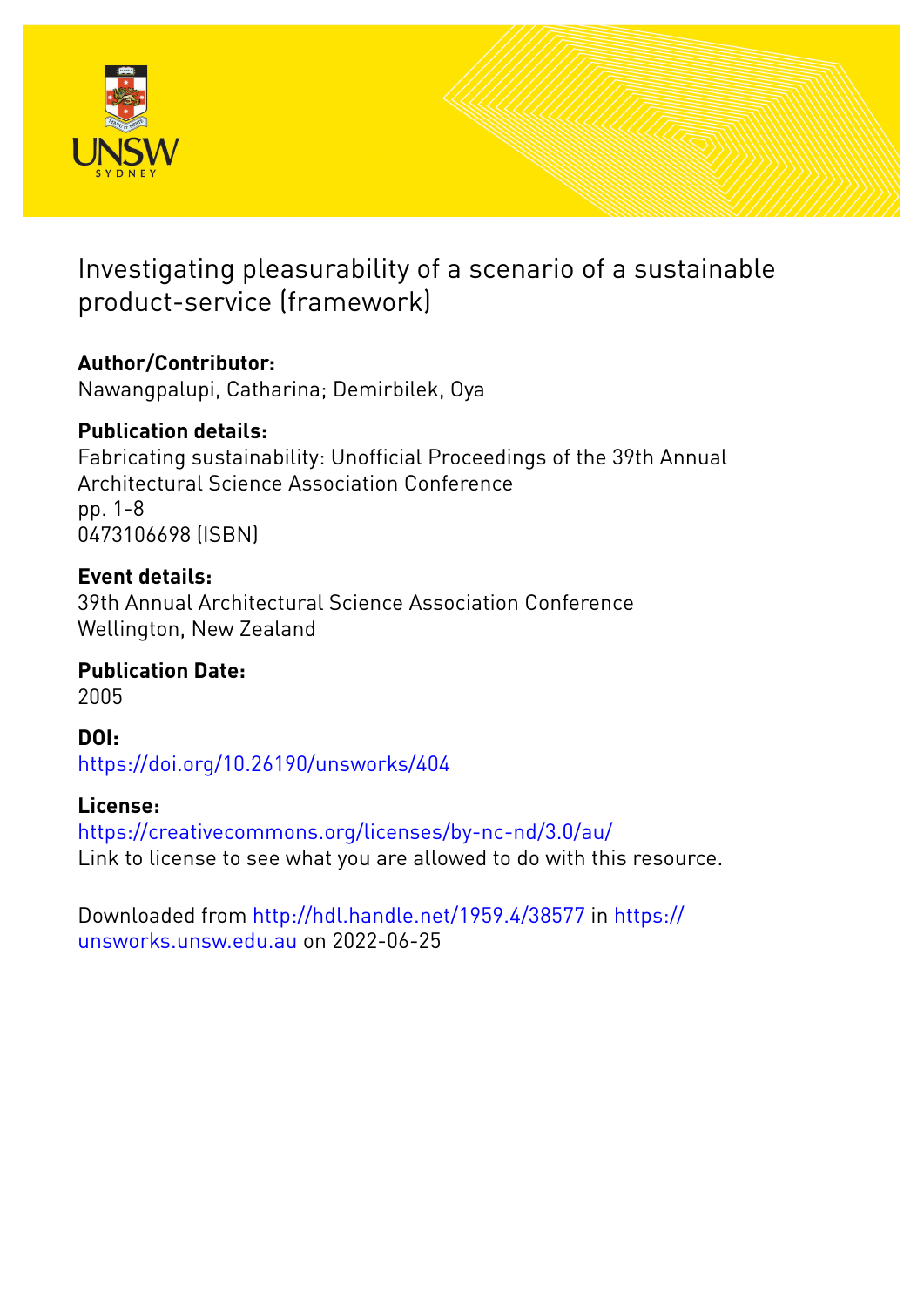## **Investigating pleasurability of sustainable productservice systems (framework)**

### **Catharina B. Nawangpalupi, Oya Demirbilek**

Faculty of Built Environment, University of New South Wales, Sydney, Australia

#### ABSTRACT

Recently, product service systems (PSSs) have caught the attention of policy makers and designers as a possible strategy for environmentally sustainable solutions. The PSS, which combines tangible products and intangible services that fulfils customer needs, has been believed as a new approach that improves environmental impacts significantly. However, there is insufficient evidence proving that this system maintains customer satisfaction on the basis of functionality, usability and pleasurability.

This article aims to deliver a framework and a methodological approach on how customer satisfaction relates to sustainable product service systems. A top level of satisfaction, pleasurability, is selected based on the assumption that functionality and usability of PSSs remain the same or even have better performance because of long term responsibilities of service providers.

Qualitative research methodology based on case study approach and in-depth interview will be used to observe toy libraries as the example of existing product service systems in Australia. The framework and the research methodology provided in this article are the preliminary stage of an on-going doctoral research.

Conference theme : Human and natural environments Keywords : product service system, pleasurability, toy library

#### **1. BACKGROUND**

The Earth's quality has been deteriorating significantly in the last century due to a massive exploitation of its resources for human consumption. The future of the Earth will become even worse if this exploitation remains the same. Previous research shows that in 50 years the world population will double and the environmental impact per capita will increase by a factor of 5 (Weaver, 2000). Another research done in 1997 by the Earth Council, which uses the Ecological Footprint as the indicator shows that, in average, the world population is already lacking the capacity to fulfil its requirement on the basis of food, shelter, travel, and other energy requirements. Using the parameter of the area required per capita (hectares per capita), the average land required by a person to fulfil his/her consumption is 2.8 hectares while the Earth capacity is only 2.1 hectares/capita (Earth Council, 1997).

With regards to this situation, improving the environmental impact of each of human activities is very crucial. A growing concern in reducing the environmental burdens has emerged in almost all sectors, including product design activities. Eco-design, or environmentally conscious product design, has been implemented by designers for a couple of decades particularly for the improvement of products regarding material content and energy consumption.

Tischner et al. (2000) define that there are three different approaches of Eco-design based on how effectively the design will improve the environmental impacts, which are Eco Re-design, Eco-Innovation and New concept, service system. Eco Re-design refers to an improvement of existing products in order to reduce the environmental impacts. Eco Re-design is also named as Design for Environment (Fiksel, 1996; Otto & Wood, 2001). Eco-Innovation is a completely new approach to product design in which the environmental concerns are the most important point to consider. New concept - service system is the fundamental improvement of systems of product services which attempt to satisfy the environmental concerns in an attractive way.

The last category of Eco-design, new concept - service system, is still rarely implemented even though many researchers believe that this approach is the most promising way in reducing the environmental burdens (Goedkoop, van Halen, te Riele, & Rommens, 1999; Jelsma & Knot, 2002; Mont, 2002; Vergragt, 2000). Goedkoop et al. (1999) called this category as product service system (PSS), which means "a marketable set of products and services capable of jointly fulfilling a user's need" (Goedkoop et al., 1999, p. 18). Ashford and Thomas (2004) gave a more comprehensive definition as follows:

… an innovation strategy, shifting the business focus from designing and selling physical product only, to designing and selling a system of product and services which are jointly capable of fulfilling specific client demands. The fundamental basis of this innovation is a shift in focus from selling products as a result of industrial production to selling the functionality and satisfaction that they offer through a marketable range of mutually dependent products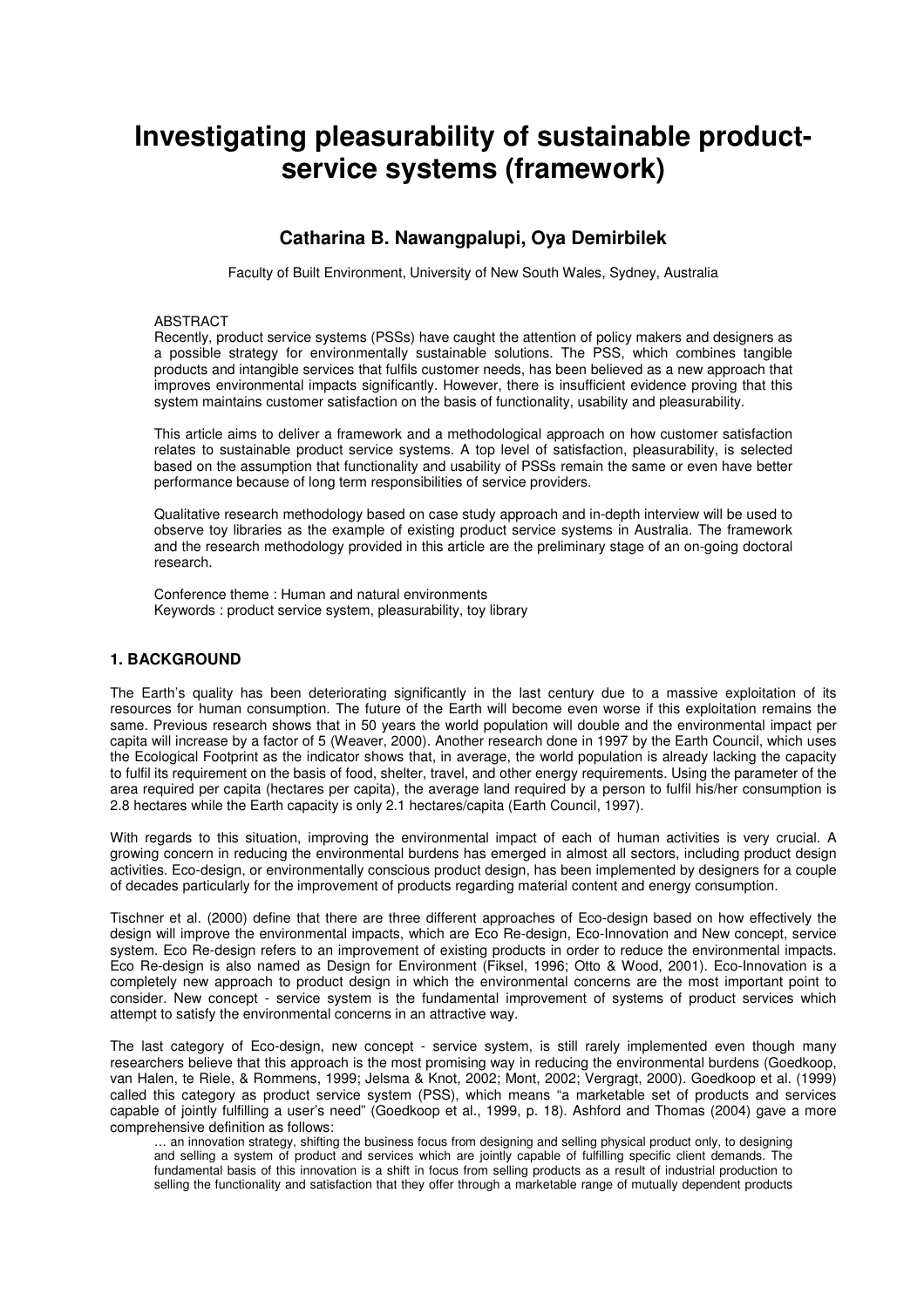and services that are equally capable of fulfilling the same client demands but with less environmental impact (p.51- 52)

Tukker (2004) has categorized PSS into three different types which are product-oriented PSS, use-oriented PSS and result-oriented PSS (See Figure 1). Product-oriented PSS does not change the product system but it improves its service system to enable a product to be more sustainable. Use-oriented PSS changes the system by diminishing the use of resources by encouraging sharing, renting and leasing ideas when a group of people are using a product system. Result-oriented PSS changes the system radically by allowing users to receive the function only, and external service providers create the functions by sustainable modes of production. Tukker (2004) claims that while product-oriented PSS only gives incremental environmental benefits (20% reduction), use-oriented PSS gives quite significant benefits (minimum of 50% reduction) and result-oriented PSS gives even higher benefits (75-90% reduction).



| product<br>system |                                                                                                                                  |                                                                                                                                                     |                                                                                                                                                                  | service<br>system |
|-------------------|----------------------------------------------------------------------------------------------------------------------------------|-----------------------------------------------------------------------------------------------------------------------------------------------------|------------------------------------------------------------------------------------------------------------------------------------------------------------------|-------------------|
|                   | product oriented<br>: a product is sold to<br>the customer but<br>extended by a<br>service, e.g. repair,<br>upgrading, recycling | use oriented<br>: a product is owned<br>by the service provider<br>and used by customer<br>for an agreed time,<br>e.g. sharing, pooling,<br>leasing | result oriented<br>: customer only buys a<br>result and does not<br>care how the result<br>is produced by service<br>provider and which<br>products are involved |                   |

Source : Adapted from (Tukker, 2004)

However, research also shows that PSSs do not automatically reduce the environmental impacts. The environmental benefits can only be evaluated case by case. As a result, it is important to ensure that the system designed will minimize the environmental impact or keep the environmental sustainability. Some evaluation tools are developed to assess the environmental impacts of PSSs, some are intregrated with evaluations of other factors such as the effects of the economy, customer acceptance and business strategy. Factor X is used to evaluate and control the reduction of global material flows of a product system (Factor 10, http://www.factor10-institute.org/seiten/fac.htm#). Factor 4, for example, is a standard to the reduction of environmental impacts of 75%. Other tools, such as four-axes model (Goedkoop et al., 1999) and the Sustainable System Triangle (SST) (Brezet, Bijma, Ehrenfeld, & Silvester, 2001) are used to evaluate environmental impact among other criteria.

Furthermore, Mont (2002) maintains that to be sustainable, PSSs should be designed based on several criteria. For instance, the system should be competitive; the system should satisfy customer needs; and the system should have a lower environmental impact. This system should propose choices for the customer between selecting a service system solution that minimizes environmental impact and the ownership of a product. The service providers and producers should increase their responsibility to engage with the whole product life cycle, from the production to the disposal phase. Mont (2002) also argues that the goal of the PSS should reflect the reduction of environmental impacts based on these means: it should offer a closed loop material cycle, it increases the dematerialisation (decrease in material usage) and it provides solutions which integrate all the system elements with high efficiency.

A lot of attempts have been done to create sustainable PSSs in Europe and North America since late 1990s. Goedkoop et al. (1999) listed 140 PSSs in Europe and assessed a selection of 10 systems, which then were evaluated as potential systems that improve environmental impacts. SusHouse project in 2000 created sustainable product service systems for food, shelter and clothing services in 5 European countries, namely Germany, Hungary, Italy, Netherlands, and the United Kingdom, which resulted in positive feedbacks from its stakeholders in terms of ecological sustainability (Vergragt, 2000).

However, most of the current PSSs are created based on environmental and economic considerations and are driven based on regulations and corporate strategy. As a result, most of the evaluation of how good is the performance of the product service system is highly emphasized by the producer's point of view. Goedkoop et al's four axes model (1999), has factually evaluated PSSs based on four criteria, which are ecological impact, economic effect, identity and strategy, and customer acceptance. The customer acceptance assessment has been evaluated based on marketability and willingness of the customer to buy the PSS. Similar to Goedkoop's evaluation, the SusHouse project (Vergragt, 2000) has evaluated these systems based on environmental assessment, economic analysis, consumer acceptance and stakeholder strategy. The consumer acceptance evaluation is focused on the user acceptance of scenarios built on the particular PSSs.

What is lacking in the customer acceptance criterion is how the PSS satisfies user demands. The definition of PSS given by Ashford and Thomas (2004) above shows that functionality and satisfaction are the key points of the product service system. Thus, it is very important to ensure that PSSs will provide as a high satisfaction level as possible for the users.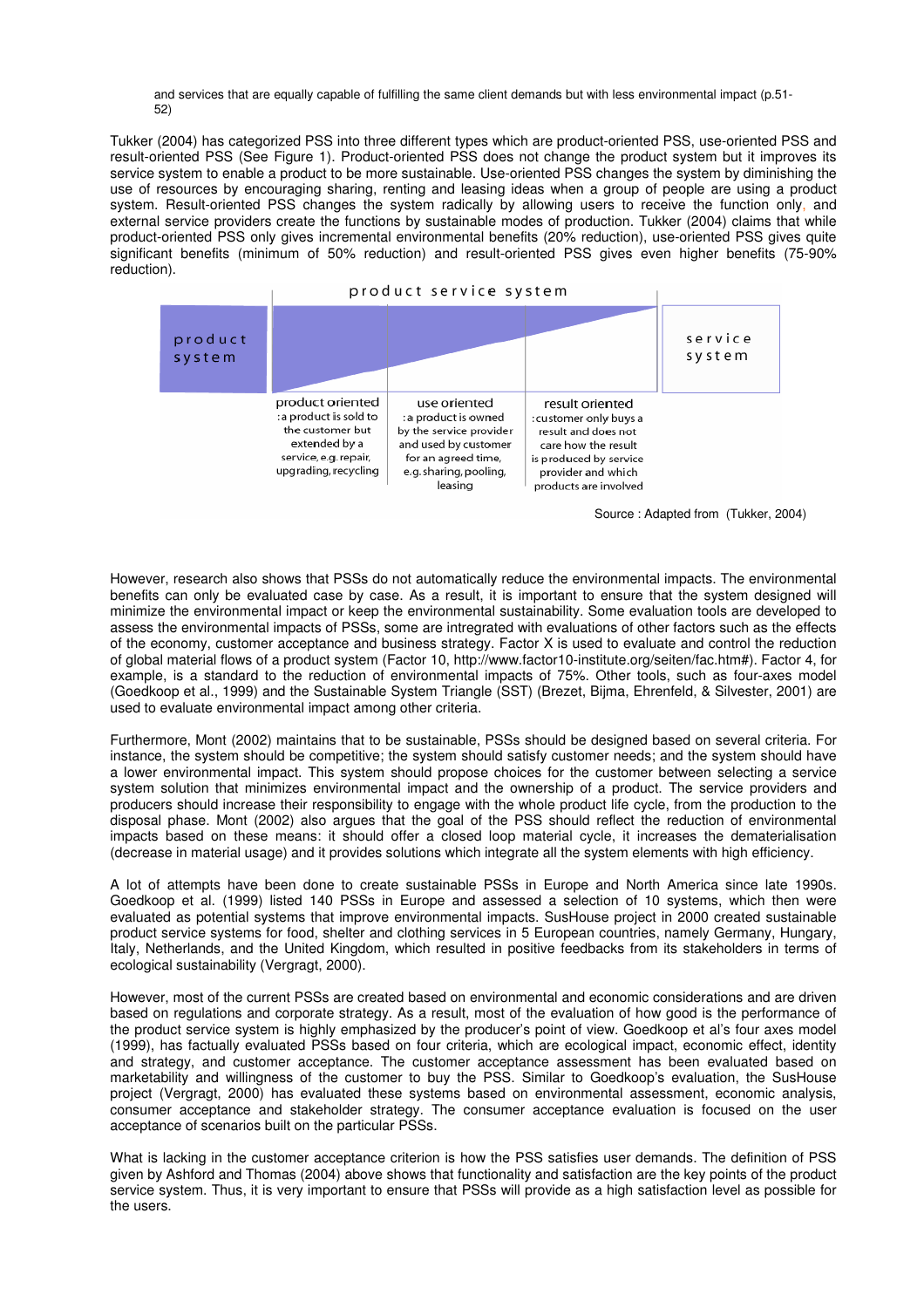Adopting Jordan's model regarding user satisfaction (Jordan, 2000), there are three levels of user satisfaction, which are functionality, usability and pleasurability. Functionality is the ability to "perform the tasks for which it is intended" (Jordan, 2000, p.5). Usability is the degree in which a specific target group can utilize a product to achieve certain objectives effectively, efficiently and satisfactorily in a certain context of use (ISO 9241 DIS 1994). Pleasurability is defined as the condition of consciousness or sensation induced by the enjoyment, delight and gratification (Tiger, 1992).

The supposition built prior to this research is that the functionality and the usability of PSSs will be at least the same as, or even better than the product system. Based on current product-service systems, most of PSS concepts which have been developed and evaluated have the same or even better functions because of better services provided, and technological application (Cooper & Evans, 2000; Goedkoop et al., 1999; Tischner, Verkuijl, & Tukker, 2002; Vergragt, 2000). Furthermore, the usability of PSSs is usually maintained to be the same as the product systems by providing well-planned and supportive infrastructure as well as regular maintenance as a result of long-term and legal responsibility of the service providers (Tischner et al., 2002).

The top level of human satisfaction based on Jordan's model is pleasurability. Jordan defines pleasurability as "the emotional, hedonic and practical benefits associated with products" (Jordan, 2000, p. 12). Moreover, he argues that pleasure can be considered as the means a product has to deliver potential advantages. This argument can be interpreted as the unfeasibility in achieving pleasure while a product is no longer privately owned. However, Tiger (1992) maintains that pleasures can be achieved when people have interaction with others and share their activities in a society. Based on this argument, product service systems can also fulfil user needs and satisfaction based on different types of pleasures.

This article is a result of the first part of a PhD research in investigating sustainable product service systems in Australia. As the initial stage, it focuses on the development of a theoretical background and a research methodology. The purpose of this article is to construct a framework and a research methodology of how pleasurability should be achieved in sustainable product service systems. The framework consists of the various possible criteria that should be considered in the sustainable product service systems and the way they achieve pleasurability. The methodology will define process and techniques for investigating and achieving the above purpose.

#### **2. THEORETICAL FRAMEWORK**

#### **2.1. Sustainability**

Manzini and Jegou define environmental sustainability as follows:

the systemic condition by which human activities, at a wprldwide and regional level, do not disturb the natural cycles they are based on beyond the resilience limits of the ecosystem these cycle constitute, not, at the same time impoverish the natural capital to be inherited by future generations. (Manzini & Jegou, 2003, p.37)

They argue that, in addition to environmental sustainability, it is important to consider social sustainability where principles of fairness and responsibility towards the future are achieved in human activities without any conflict. To shift the society into a sustainable situation, Manzini and Jegou argue that a social learning process should be encouraged. This learning process is important to adopt new orientation in terms of sustainability even in a radical way.

Manzini and Jegou (2000) describe the concept of sustainability based on innovation in technological and social and cultural aspects. They maintain that a radical improvement of environmental impact can only be reached if industrial societies consider dramatic improvement of environmental performance by utilizing new technology and adopting a new way of behaviour in terms of consumption.



**Figure 2 : Sustainability as the technological and cultural innovation**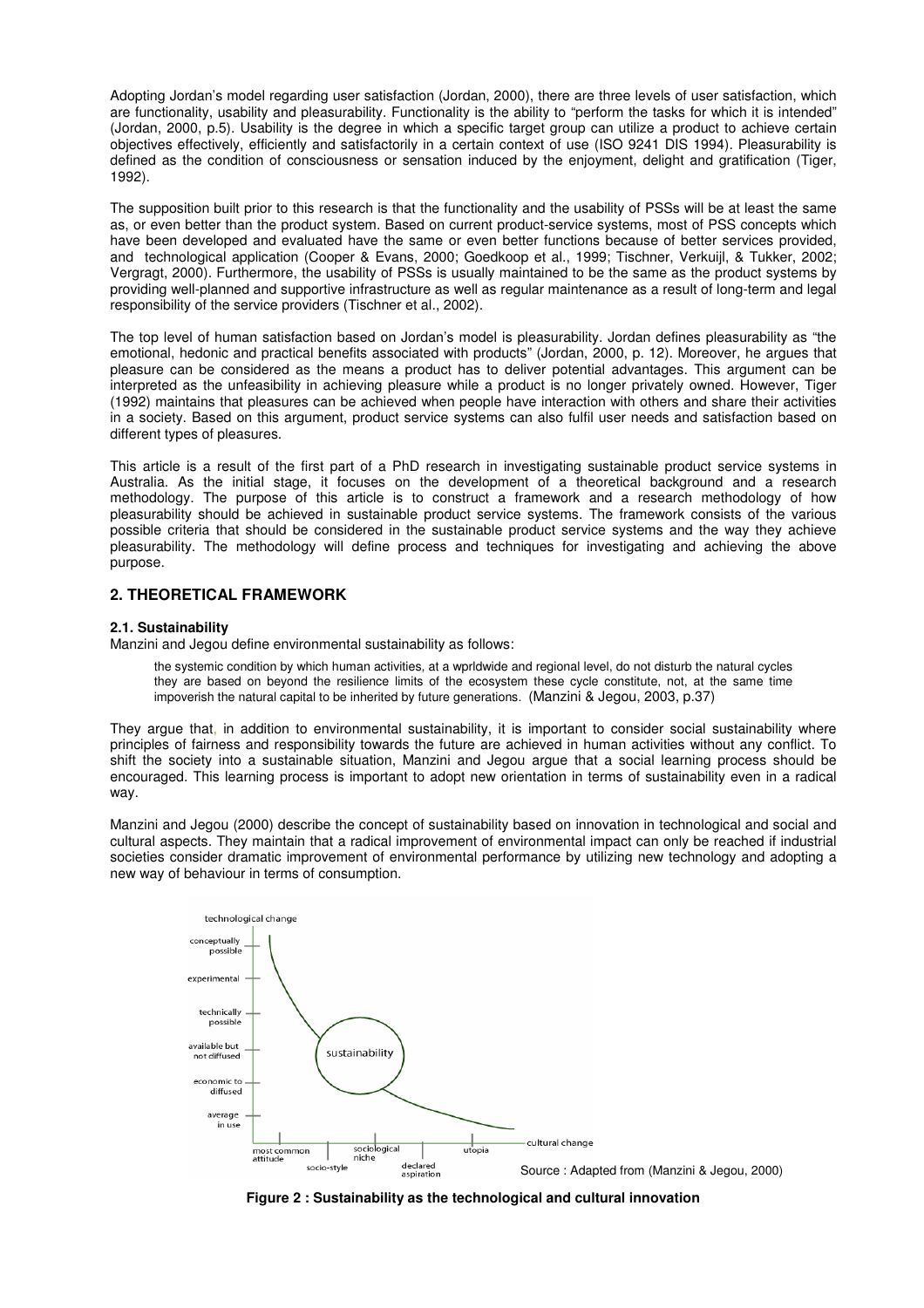Based on the area where sustainability applies (See Figure 2), it can be seen that it is necessary to adopt a sociological niche in consumption behaviour. It should be noted that the more users are attached to the traditional idea of ownership the more difficult it is to encourage them to shift their consumption behaviour to accept the idea of PSSs. This leads to a need to create scenarios that comfort users in accepting the product service system.

Tischner and Verkuijl (2002) observe that PSSs have a big opportunity to replace product systems in the applications having the following criteria :

- 1. comparatively expensive product price
- 2. low utilization and frequency of product use
- 3. wide possibility of using supplementary products that have higher quality
- 4. not-fully equipped appliances in households
- 5. gap between service and products in terms of quality and price<br>6. bigh expenses in repair and maintenance.
- high expenses in repair and maintenance.

#### **2.2. Techniques and tools of environmentally sustainable design**

In Figure 3, Tischner and Dietz (2000) give a matrix that classifies the tools of environmentally sustainable design based on their complexity and their purposes. These tools are used by PSS designers in order to evaluate the performance of existing product service systems. MIPS (Material Input Per Service Unit) analysis, for example, is a tool used to interpret Factor 10 or Factor 4 criteria (Schmidt-Bleek, 1999). Some tools need comprehensive evaluations which leads to high time consumption, and some tools try to simplify the environmental evaluation but then integrate other assessment criteria, such as economical analysis or profitability, into them.



source : (Tischner & Dietz, 2000, p. 65)

**Figure 3 : Tools for Ecodesign**

Goedkoop et al. (1999) developed a four axes model that evaluates qualitatively four criteria, namely: environmental impacts, economic effects, identity and strategy, and customer acceptance. The environmental impacts are judged based on the qualitative measure of effectiveness and efficiency of natural resource use, energy consumption and other environmental burdens during its production, as well as use and disposal phases. Brezet et al. (2001) utilize the Sustainable Systems Triangle to evaluate PSS based on holistic approach of the improvement of user practice, infrastructure and device in terms of environmentally sustainable changes. I found that these two models can be categorised in the evaluation matrix area of Tischner (See Figure 3) and they are relatively less time consuming and they give more comprehensive analysis based on various criteria.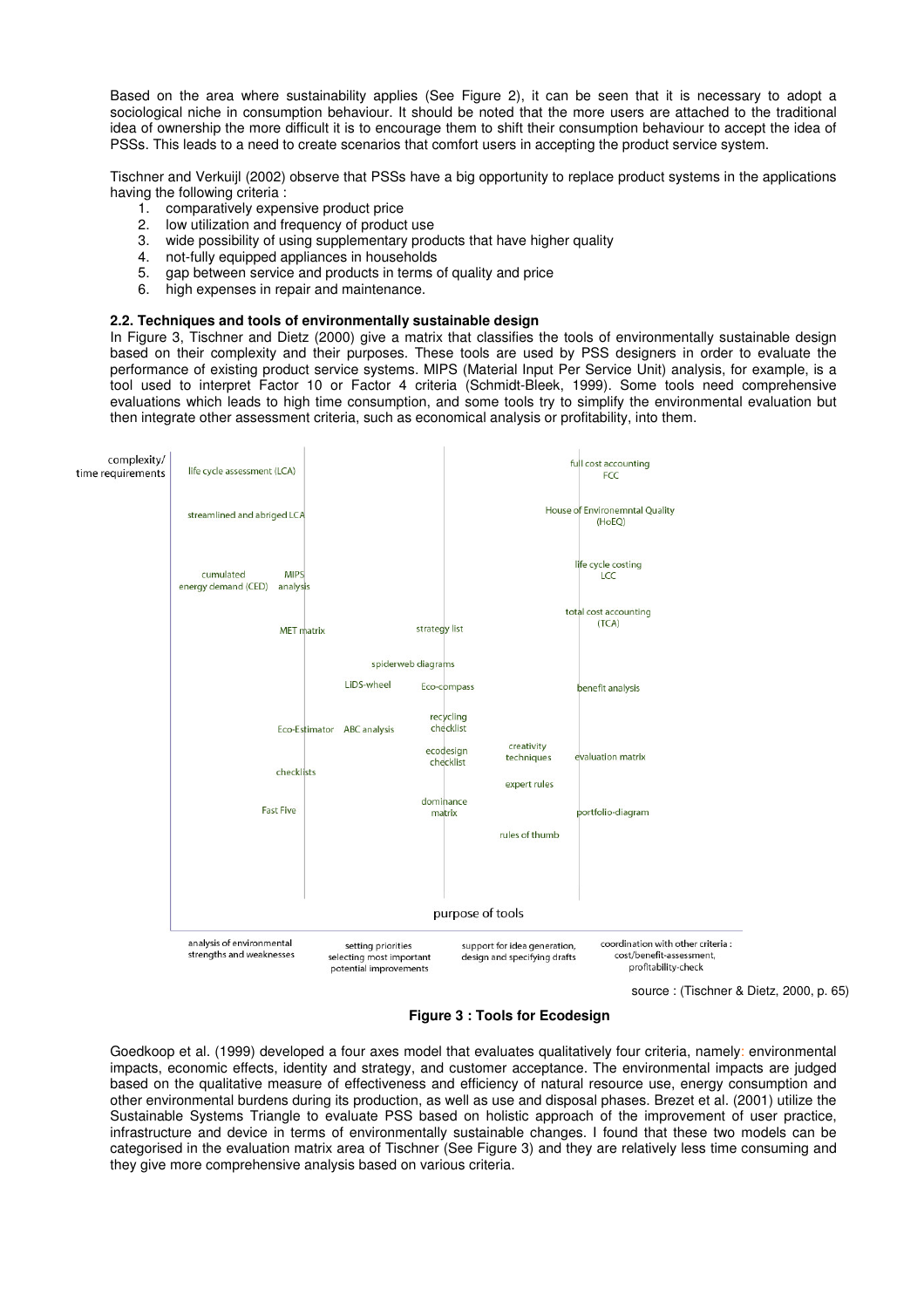#### **2.3. Model of pleasurability**

Tiger (1992) mentions that pleasure is "a point on a continuum". Consequently, there is no single definition about it. As has been discussed previously, Jordan (2000) defines pleasurability as an emotion which relates to a product while Tiger argues that pleasurability should be observed both physically, such as taste and sensory, and theoretically, such as ideas, arts, and communication.

Tiger categorizes pleasure into four categories, which are physio-pleasure, socio-pleasure, psycho-pleasure and ideo-pleasure. Physio-pleasure is the pleasure that relates to sensory experience, such as the sensation of taste, smell, and sensual and general experiences that give a physical feeling such as the feeling as a result of massaging, exercising, sun-bathing or music listening. Tiger also notes that while physio-pleasure is an insufficient feeling of pleasure, it is useful because it is undeniable. Socio-pleasure is a shared joy occurring in a group of people when they interact to each other. An important part of socio-pleasure is morality because people usually dedicate their part of activities to a social group having rules and norms. Psycho-pleasure is principally an individual gratification of performing and accomplishing activities, which usually happens because of the existence of other people and the awareness of the reality. Ideo-pleasure is an enjoyment obtained from a mental experience and it is usually received from any of theoretical entities, activities and nature.

Pleasure is a unique personal experience, however, unless physio-pleasure, other types of pleasure can occur because of the interaction with other people or the real world. Socio-pleasure happens when a person interacts and has common activities with other people and psycho-pleasure occurs when a person can prove her/himself that (s)he can accomplish a task and may show this achievement to other people. Ideo-pleasure shows how a person can be delighted to assert his/her values in his/her activities and experiences. These values are usually constructed by norms and rules in the society or the family.

In this research, pleasurability will be observed on the basis of individuals' experiences in their social context. As a result, the research will focus more on socio, psycho and ideo-pleasures.

#### **3. PROPOSED METHODOLOGY**

#### **3.1. Study**

The investigation of pleasurability in sustainable product service systems in this research will focus on the systems that have an opportunity to improve the environmental sustainability significantly. The predetermined criteria of this kind of systems are adopted from Tischner and Verkuijl (2002) and Cooper and Evans (2000), which are :

- Significant reduction of the number of products used/produced
- Currently low utilization for private ownership (to create higher user participation)
- **Technical lifetime is much longer than use lifetime**
- Significant added value obtained by shifting products to services.

Based on these criteria, a study of toy library systems will be carried out. A toy library is a use-oriented PSS which lend educational products and toys for children. Similar to a public library, a toy library offers a variety of toys, games, and educational aids for different ages or development areas. Usually, users have to pay membership fees and may pay monthly fee or rental fee (Tischner et al., 2002).

Toy libraries have been existing in many countries, and there have been a lot of toy libraries in Australia. Most of City Councils in New South Wales, Australia have toy libraries with different facilities. In addition, there are some private organizations which also run toy libraries (The Bub Hub, http://www.bubhub.com.au/servicestoyhirensw.shtml ).

A toy library is a product-service system which meets the opportunity to replace a product system and may lead to improve environmental impacts. If every family makes the choice to hire toys and games instead of owning them, there will be a significant reduction in toys and games used and purchased. For example, in Randwick City Council, 10% of the population (of about 11.850 children based on survey in 2001) are children from 0 to 9 years old (http://www.randwick.nsw.gov.au/ about randwick/demographic profile/population.php). If they share their toys and games from the Library (there is one toy library in this city council), a significant reduction of products usage will occur.

Toys and games are usually used in a very limited time, especially if the children have very few siblings or even do not have ones. Different age of children use different toys and games for their educational and entertainment purposes. Most likely, toys and games are specifically designed for a target age, such as from 3-12 months, from 1 ½ - 3 years, from 3-5 years and so forth. The different purposes and developmental areas of children make toys and games have low utilization or low user participation. Moreover, toys and games usually have been designed for long lifetime but it is used for only couple years which makes their technical lifetime not fully optimized.

Toy libraries can give added value because these libraries usually offer various programs, such as public lectures, kid's club or parents forum that offer children and parents to meet each other and to built social activities. In addition, libraries can be a place to effectively exchange information and to disseminate ideas and knowledge within the community.

#### **3.2 Methodology**

To observe how a toy library can fulfil pleasurability in users, a comprehensive study will be carried out. An interpretivism philosophy has been chosen because there are multiple external realities related to the interpretation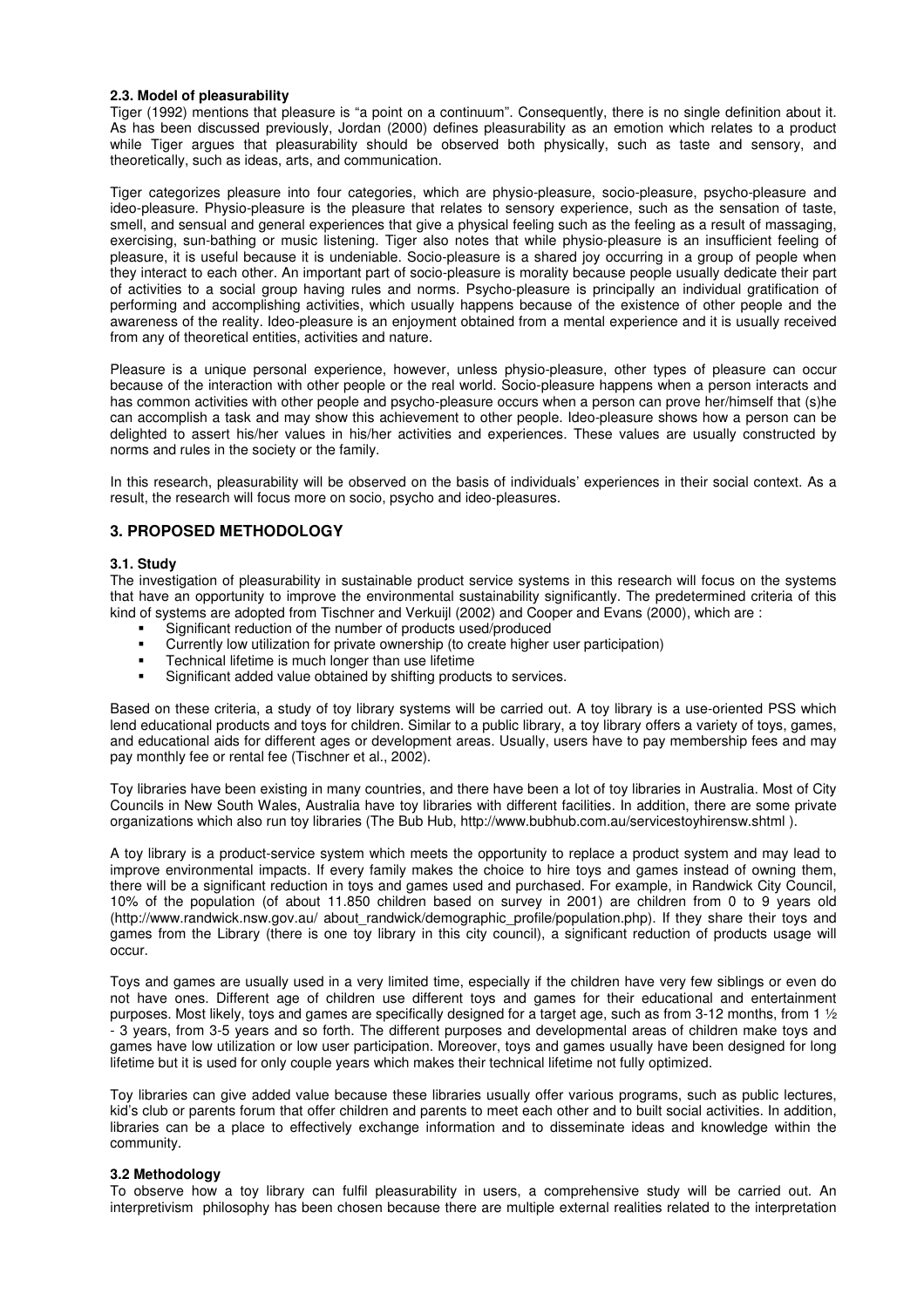of pleasurability (Carson, Gilmore, Perry, & Gronhaug, 2001). In addition, this research tries to investigate how pleasurability can be achieved in the context of toy libraries in Australia.

Furthermore, the research methodology used is qualitative in nature and involves the hermeneutics approach. The hermeneutics approach is considered as the most appropriate perspective since hermeneutics often interpret the experiences and observations by trying to go beyond the observed phenomena and see the relationship of observable behaviour by "read(ing) between the lines" (Carson et al., 2001).

Two methods are selected to answer the research question, which are: case study approach and in-depth interview. Both methods are used to collect evidence in order to show the relationship between pleasurability and sustainability in product service systems, in the context of toy libraries. Each method has its own purpose and both are use to achieve cross sourcing which is an effective way of triangulation (Gillham, 2000).

The case study used will be an explanatory approach, which incorporates observation and document collection from several toy libraries in New South Wales, Australia. From this observation and interpretation of documents, in-depth interview will be performed, focusing on some particular interesting phenomena that link sustainability and pleasurability. In-depth interviewing will be done with several different stakeholders, such as parents, designers (of public facilities and toy and educational products), and librarians as the service providers.

The stakeholders selected are people who already are in a kind of sociological niche in terms of consumption behaviour. The hypothesis used in the initial stage of observation is that people who use a toy library have already been thinking about other modes of consumption, which is use-oriented rather than own-oriented.

#### **3.3. Framework**

Figure 4 demonstrates the framework of the research in terms of its philosophy, research position, and the nature of data. The philosophical background of this research is interpretivism; and only few assumptions are set prior to the study. The two assumptions used are :

- 1. Pleasurability is the top level of user satisfaction (referring to Jordan's model) and functionality and usability of the to library system observed (which are the basic and intermediate level of user satisfaction) are at least the same as or even better than the preference of owning private toys and games. In other words, the toy library system has achieved an acceptable level of functionality and usability.
- 2. A toy library system has these characteristics : it gives significant reduction in the number of products used/produced, it has currently low utilization for private ownership, its products' technical lifetime are much longer than use lifetime, it has significant added value obtained by shifting products to services.



Source : adapted from (Carson et al. 2001)

**Figure 4 : Framework of research**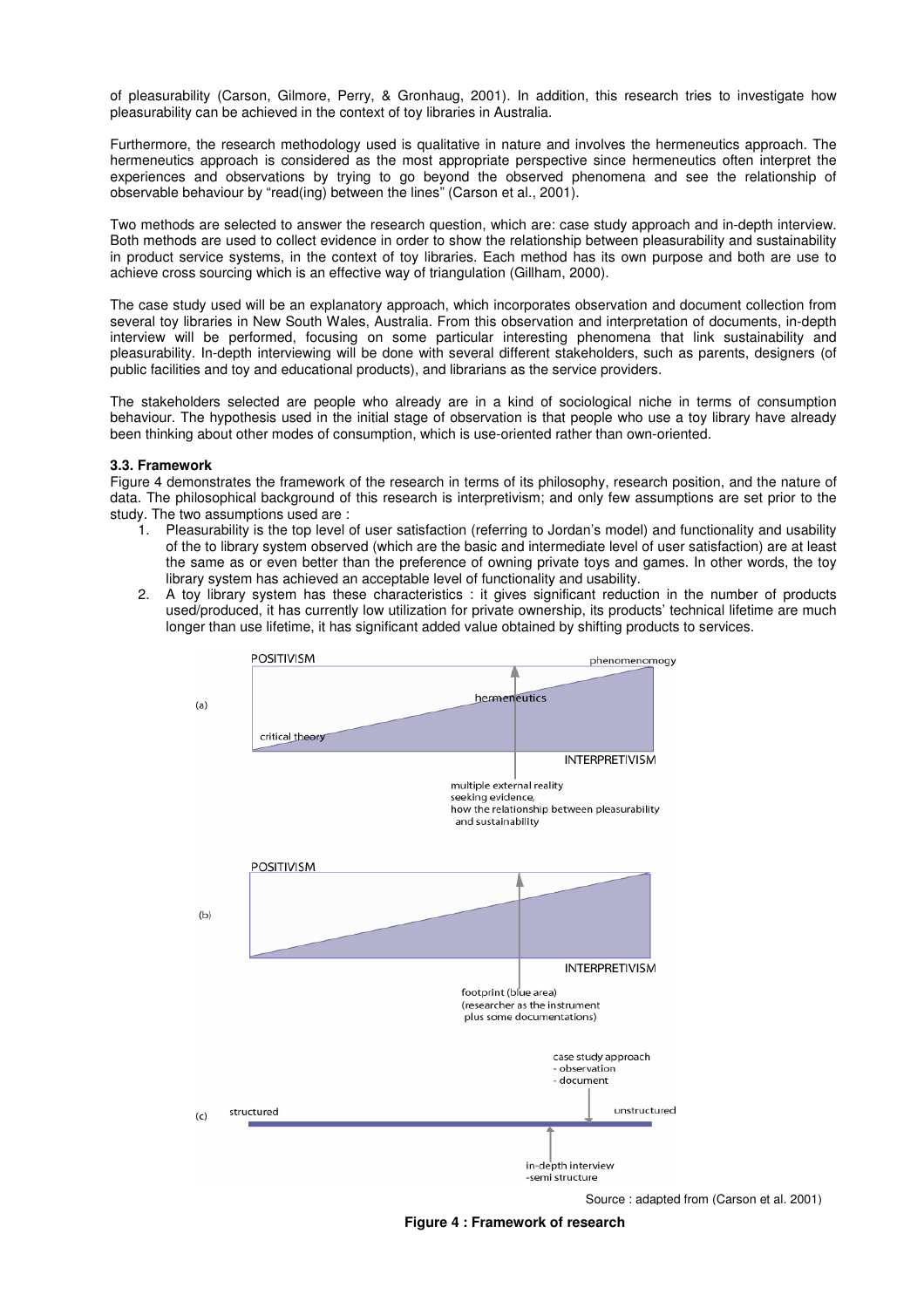These assumptions are given to narrow down the focus of the research topic, and they are not fundamental theory; they can be used as a guide but they are not meant to be tested. The research will focus more on the reflection of the experiences and evidence obtained through the observation and the study. Based on this study, a theory is aimed to be built. As a result, induction method is used with a balance of deduction method, in order to help in preventing the study from creating a very different theory to what has been expected.

In the in-depth interview and case-study approaches that will be used in this research, the researchers are the instruments of research, as a result, the research position will be most of the footprint of the study. Additional data from documents are used to add to the overall study.

The nature of data used in this study is mostly semi-structured. A literature review done earlier has helped in structuring the required data as well as helping the study to be less time consuming.

#### **4. FURTHER WORK AND SUMMARY**

Based on the above theoretical background and the framework of the study, an observation will start immediately. Several cases of toy library will be selected, a documentation process will be performed and target users for the indepth interview will be selected.

No conclusion can be made in this preliminary stage, but a summary can be drawn.

A product service system is believed to reduce the environmental impact while it also improves the effects of the economics. It has positive impact on identity and business strategy and it gains customer acceptance. However, since there is no adequate information claiming that existing PSSs improve or maintain customer satisfaction, this research is then carried out. Qualitative research methods based on the interpretivism philosophy has been chosen., Case study approach and in-depth interview will be utilized during this study as the two main methods.

#### **5. REFERENCES**

- Ashford, H., & Thomas, K. (2004, 3-4 June). *Product Service Systems in 21st Century : Towards a New Industrial Revolution.* Paper presented at the 2nd SusProNet Conference "Practical Value", Brussel, Belgium.
- Brezet, J. C., Bijma, A. S., Ehrenfeld, J., & Silvester, S. (2001). *The Design of Eco-efficient Services*. Retrieved 15 June, 2005, from http://www.suspronet.org/fs\_resources.htm
- Carson, D., Gilmore, A., Perry, C., & Gronhaug, K. (2001). *Qualitative Marketing Research*. London: Sage Publications.
- Cooper, T., & Evans, S. (2000). *Products to Services*. Retrieved 15 June, 2005, from http://www.suspronet.org/fs\_resources.htm
- Earth Council, T. (1997, December 1997). *Ranking the Ecological Impact of Nations*. Retrieved 10 June, 2005, from http://www.ecouncil.ac.cr/rio/focus/report/english/footprint/ranking.htm
- Factor 10.*The International Factor 10 Club*. Retrieved 10 July, 2005, from http://www.factor10 institute.org/seiten/fac.htm#
- Fiksel, J. R. (1996). *Design for environment : creating eco-efficient products and processes*. New York: McGraw-Hill.
- Gillham, B. (2000). *Case Study Research Methods*. London: Continuum. Goedkoop, M. J., van Halen, C. J. G., te Riele, H. R. M., & Rommens, P. J. M. (1999). *Product Service systems,*
- *Ecological and Economic Basics*. Netherlands: Pre. Jelsma, J., & Knot, M. (2002). Designing environmnetally efficient services; a 'script'approach. *The Journal od*
- *Sustainable Product Design, 2*, 119-130. Jordan, P. W. (2000). *Designing Plasurable Products : An introduction to the new human factors*. London: Taylor and
- Francis. Manzini, E., & Jegou, F. (2000). *The Construction of Design Orienting Scenario* (No. Final Report). Delft: Faculty of Technology Policy and Management, Delft University of Tehnology.
- Manzini, E., & Jegou, F. (2003). *Sustainable Everyday : Scenario of Urban Life*. Milan: Edizioni Ambiente.
- Mont, O. K. (2002). Clarifying the concept of product–service system. *Journal of Cleaner Production, 10*, 237-245.
- Otto, K. N., & Wood, K. L. (2001). *Product design : techniques in reverse engineering and new product development*. Upper Saddle River, NJ: Prentice Hall.
- Schmidt-Bleek, F. (1999). *The Factor 10/MIPS-Concept: Bridging Ecological, Econoomic and Social Dimensions with Sustainability Indicators*. Retrieved 19 June, 2005, from http://www.unu.edu/zef/publications-e/ZEF-EN-1999-03-D.pdf

The Bub Hub.*Toy hire - Toy library - NSW*. Retrieved 10 July, 2005, from http://www.bubhub.com.au/servicestoyhirensw.shtml

Tiger, L. (1992). *The Pursuit of Pleasure*. Boston: Little, Brown and Company.

- Tischner, U., Dietz, B., Masselter, S., & Hirschl, B. (2000). *How to do EcoDesign? : a guide for environmentally and economically sound design*. Frankfurt am Main: Verlag form.
- Tischner, U., Verkuijl, M., & Tukker, A. (2002). *SusProNet Report : First Draft Report of PSS Review* (No. Document No. 0001): Sustainable Product-Service co-design Network.
- Tukker, A. (2004, 3-4 June 2004). *Myths and realities about Product Service Systems.* Paper presented at the 2nd SusProNet Conference "Practical Value", Brussel, Belgium.